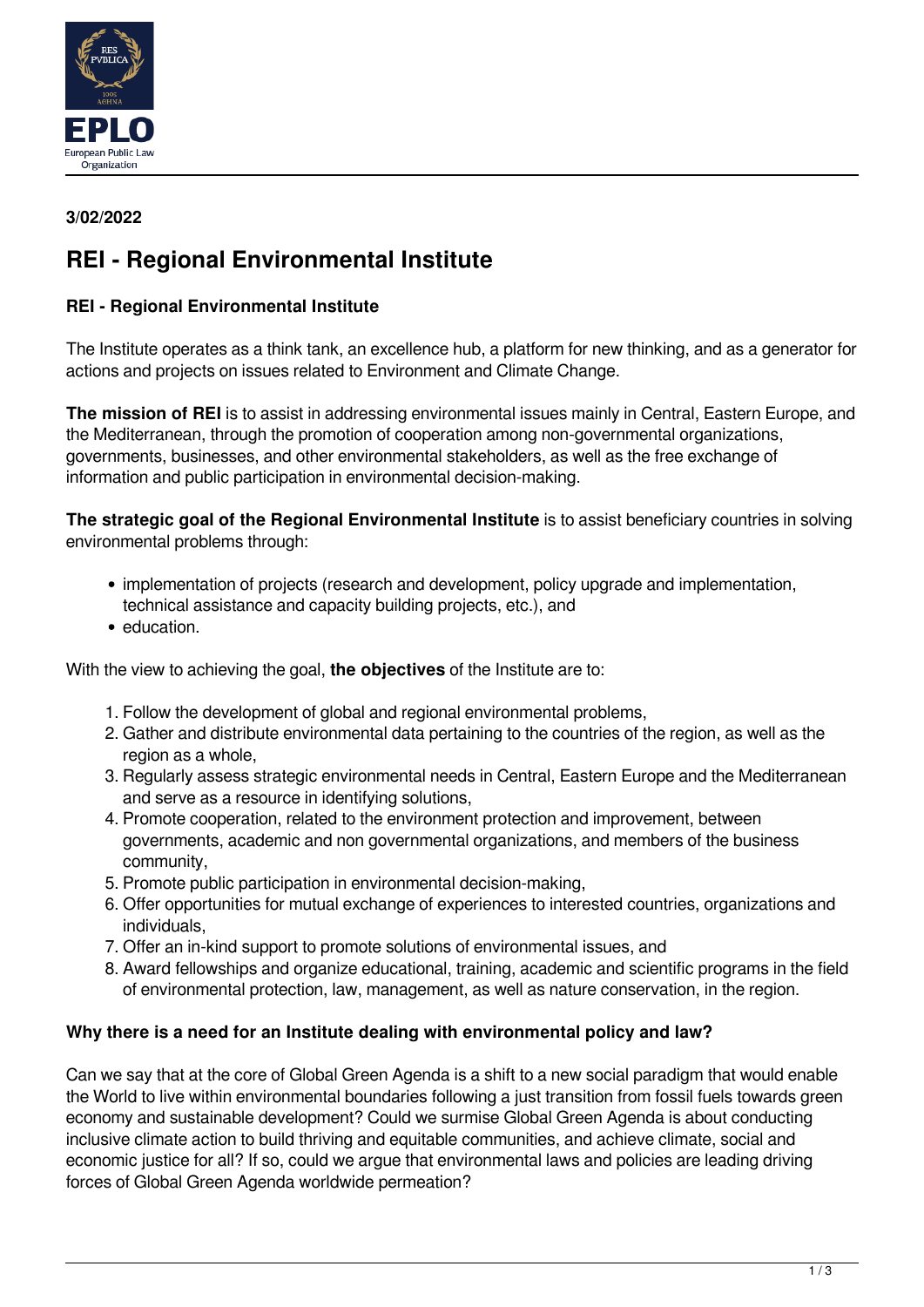

EU views climate change and environmental degradation as the foremost existential threats. To significantly reduce its net greenhouse gas emissions and beyond to transform EU into a resource-efficient economy, the EC is adopting a set of regulative tools and measures with one goal: to make its climate, energy, transport, and taxation policies fit for the run. Green Deal, European version of Green Agenda, is already setting blueprint for this transformational change.

Viewing green economy as economy of green growth, and green growth as a policy of sustainable development is acceptance of totality of legally regulated relations between green economy and green growth in which complex reality simultaneously overlives multi-important processes of political, legal, and institutional nature. Green growth does not exclude economy from centre of sustainable development prism yet contributes with its green policies.

Environmental rule of law is central to sustainable development and integrates environmental needs with rule of law, provides foundation for environmental governance and highlights environmental sustainability by connecting it with fundamental rights and obligations. Nowadays, right to sustainable development is a human right.

COVID-19 global pandemic is questioning the very first prerequisite of sustainable development – access to resources. Natural resources managed on the basis of rule of law are true engines for reaching peace. The rule of law in environmental matters is essential for equity in terms of advancement of all SDGs. Changes within one-state regulatory-political-institutional framework, during its harmonisation with International Acquis, create legal-normative solutions for achieving SDGs.

Currently, the boldest developmental campaigns worldwide, which are happening under Global Green Agenda umbrella, are those that are green. Not only do they represent foundation for powerful intersection between policy and technology, they also explicitly emphasise the justice aspect of sustainable development through mainstreaming Brown Agenda, a social pillar of SD.

# **Activities**

The main activity of REI is the implementation of research and development projects, policy development and implementation projects, as well as **technical assistance and capacity building projects**. REI will foster innovative, just, and practical law and policy solutions to enable leaders across borders and sectors to make environmental, economic, and social progress. The Institute will:

- Perform research and analyses of complex and pressing Environmental and Climate Change challenges,
- Build the skills and capacity of countries and institutions in Environmental Governance and Law,
- Promote and disseminate the best thinking and practice in Environmental Governance and Law, and
- Convene people with diverse perspectives to build understanding through robust debate.

REI will provide its clients/partners with knowledge and capacities through **the following services**:

Consulting for decision makers and for decision-making processes (public and private entities, projects, networks, communities, public organizations, businesses, IGOs, third sector